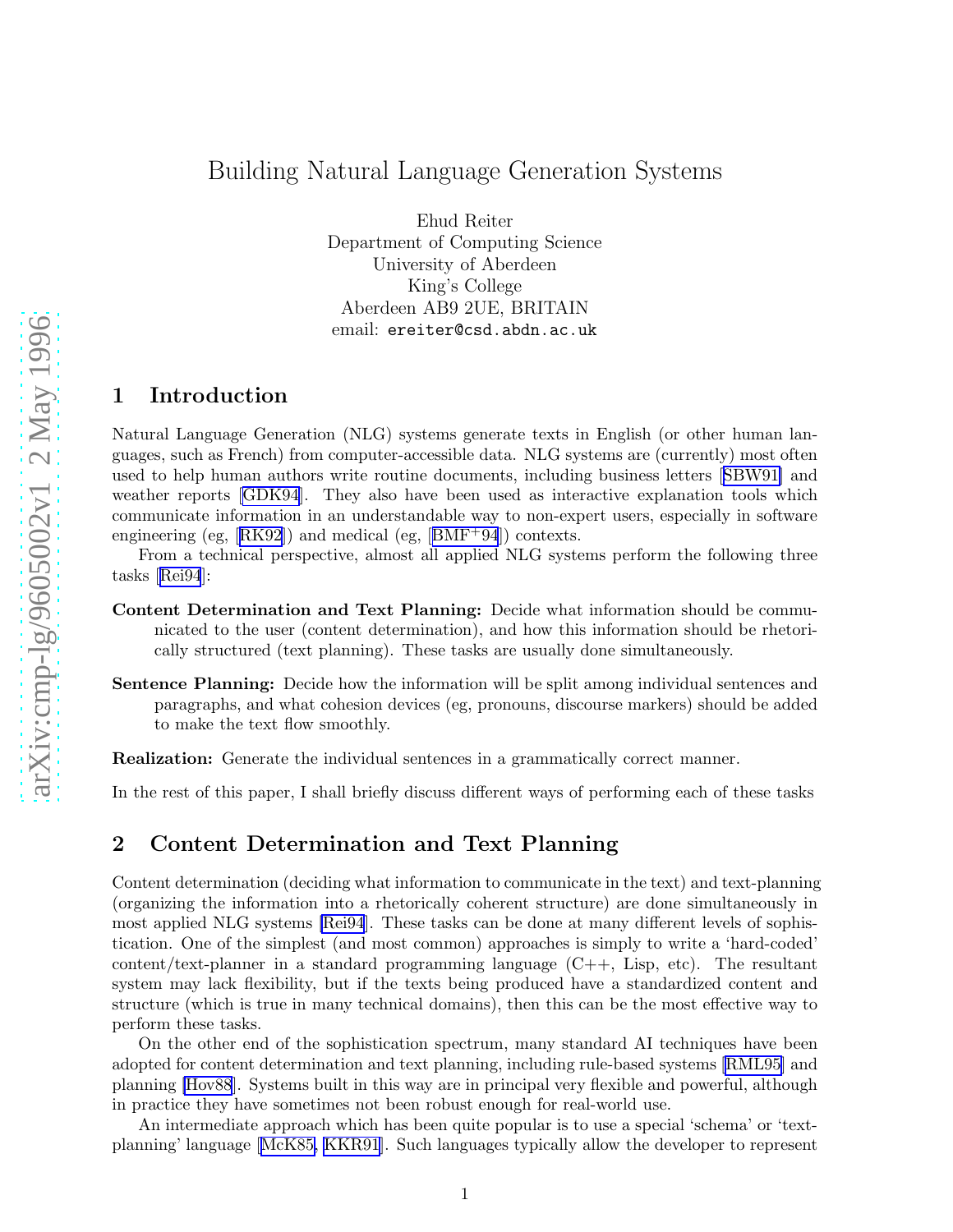text plans as transition networks of one sort or another, with the nodes giving the information content and the arcs giving the rhetorical structure In many cases text-planning languages are implemented as macro packages, which gives the developer access to the full power of the underlying programming language whenever necessary.

## 3 Sentence Planning

Sentence planning includes

- Conjunction and other aggregation. For example, transforming (1) into (2):
	- 1) Sam has high blood pressure. Sam has low blood sugar.
	- 2) Sam has high blood pressure and low blood sugar.
- Pronominalization and other reference. For example, transforming (3) into (4):
	- 3) I just saw Mrs. Black. Mrs Black has a high temperature.
	- 4) I just saw Mrs. Black. She has a high temperature.
- Introducing discourse markers. For example, transforming  $(5)$  into  $(6)$ :
	- 5) If Sam goes to the hospital, he should go to the store.
	- 6) If Sam goes to the hospital, he should also go to the store.

The common theme behind these operations is they do not change the information content of the text, but they do make it more fluent and easily readable.

Sentence planning is important if the text needs to read fluently and, in particular, if it should look like it was written by a human (which is usually the case for business letters, for example). If it doesn't matter if the text sounds stilted and was obviously produced by a computer, then it may be possible to de-emphasize sentence planning, and perform minimal aggregation, use no pronouns, etc.

If the text does need to look fluent, then a good job of sentence planning is essential. There are formal models of all of the operations mentioned above, and some applied NLG systems haveincorporated them, eg, [[MKS94](#page-2-0)]. It is also possible to do effective sentence-planning in an ad-hoc manner, at least in a limited domain; Knowledge Point's Performance Now system is a good example of this.

# 4 Realization

A Realizer generates individual sentences (typically from a 'deep syntactic' representation [\[Rei94\]](#page-2-0)). The realizer needs to make sure that the rules of English are obeyed, including

- Point absorption and other punctuation rules. For example, the sentence I saw Helen Jones, my sister-in-law should end in ".", not ",."
- Morphology. For example, the plural of box is boxes, not boxs.
- Agreement. For example, I am here instead of I is here.
- Reflexives. For example, *John saw himself*, instead of *John saw John*.

There are numerous linguistic formalisms and theories which can be incorporated into an NLG Realizer, far too many to describe here. There are also some general-purpose 'engines' which can be programmed with various linguistic rules, such as FUF[[Elh92](#page-2-0)] and PENMAN [\[Pen89\]](#page-2-0).